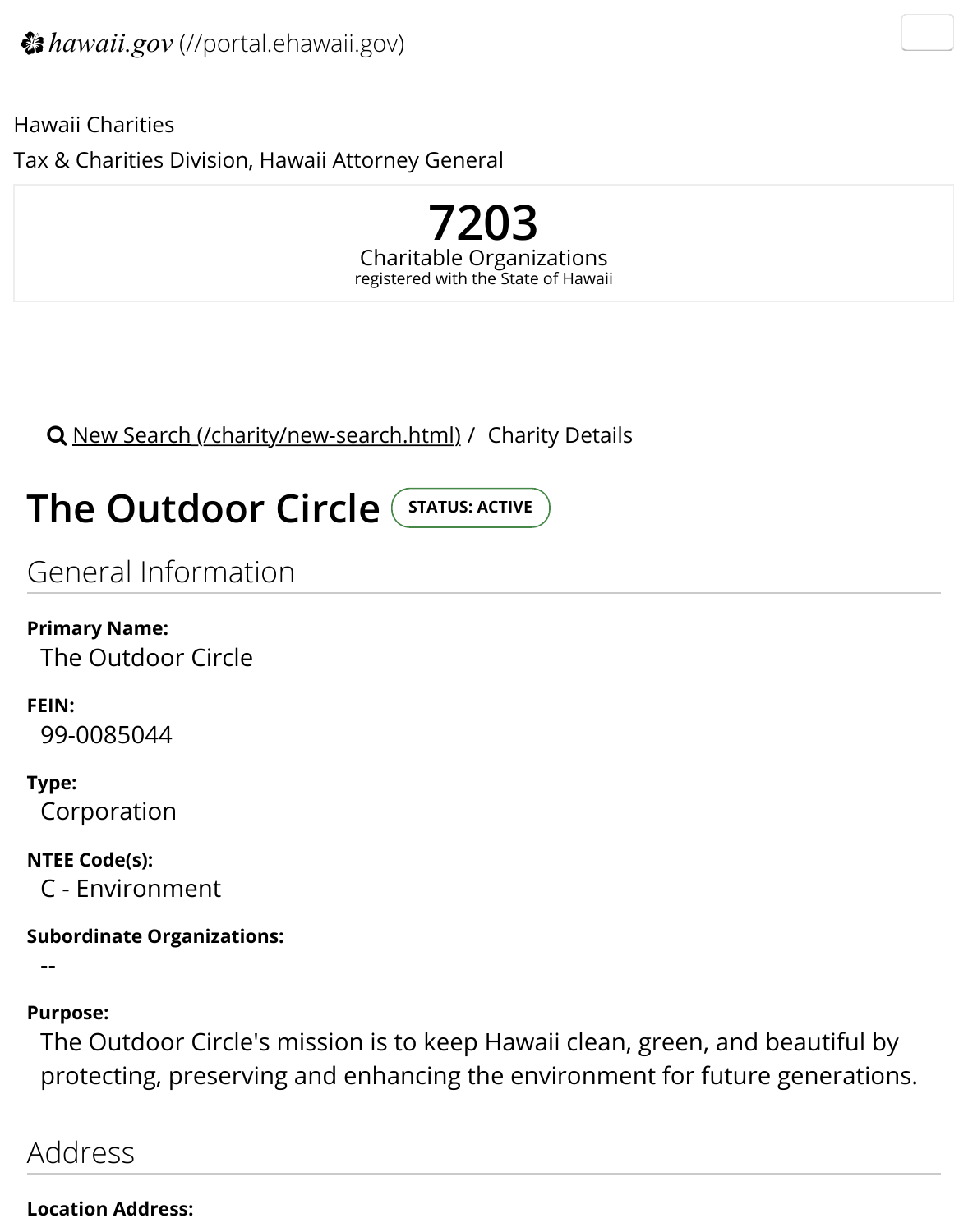#### same as the street additional

### **Status**

#### **Registration Status:**

Active

## **Registration Type:**

Registered

## Other Info

#### **Other Names:**

--

#### **Previous Names:**

--

#### **Phone:**

(808) 593-0300

#### **Fax:**

(808) 593-0525

#### **Email:**

mail@outdoorcircle.org

## " **Documents**

**Registration 2006 (/charity/990085044/details.html#urs\_section)**

**2017 (/charity/990085044/details.html#irs\_2017)**

**2016 (/charity/990085044/details.html#irs\_2016)**

**[2015 \(/charity/990085044/details.html#irs\\_2015\)](#page-2-0)**

**2014 (/charity/990085044/details.html#irs\_2014)**